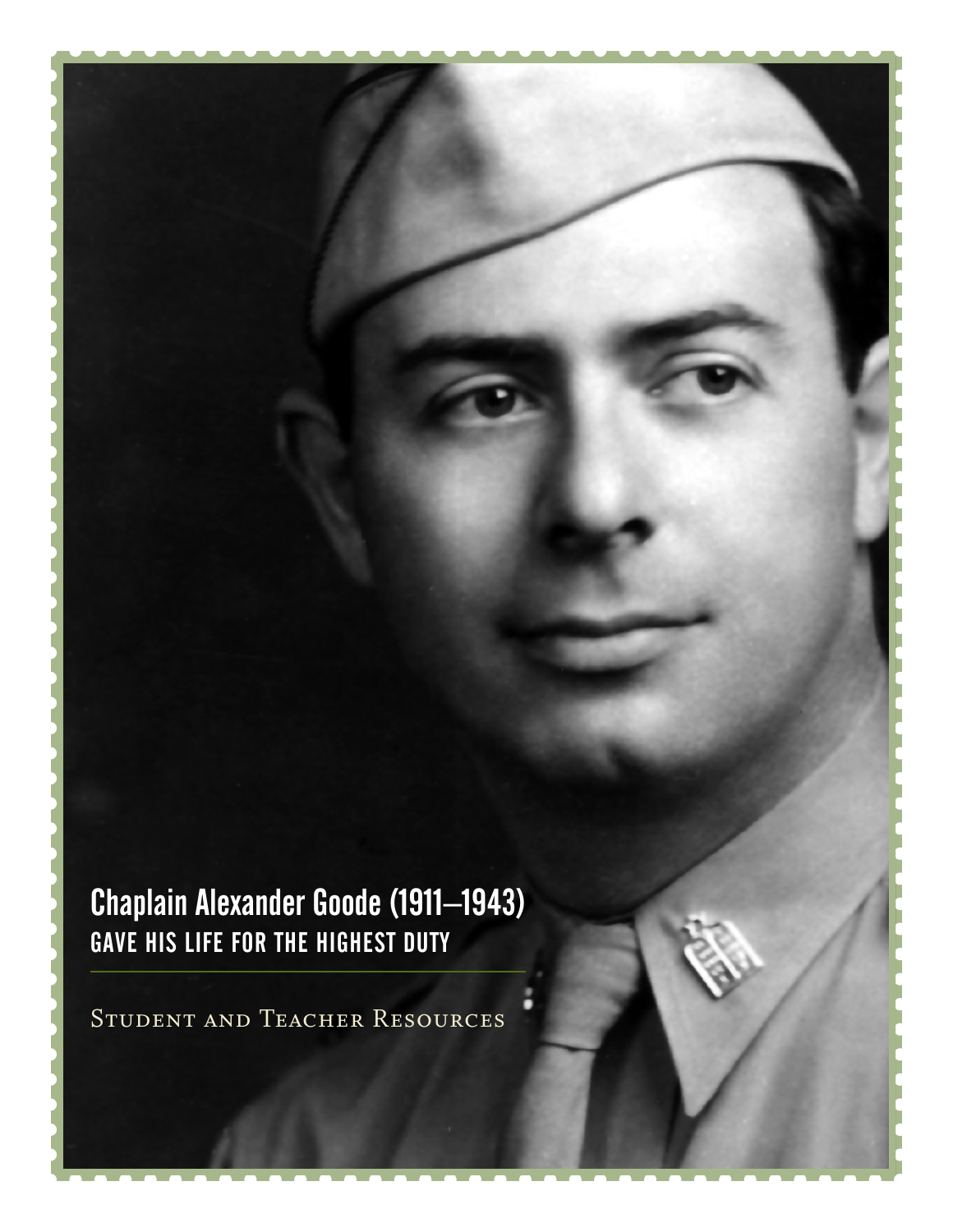Created by the Jewish Historical Society of Greater Washington Lillian & Albert Small Jewish Museum With additional support provided by George Wasserman Family Foundation, Microsoft Corporation, AT&T, The Jewish Federation of Greater Washington, Marjorie Kovler Fund/Peter and Judy Kovler, Cuneo Gilbert & LaDuca, LLP. Media sponsorship provided by *Washington Jewish Week*. All images, unless noted otherwise, were donated by Teresa Goode Kaplan to the JHSGW Collection.

© 2007. Jewish Historical Society of Greater Washington.

Classroom resources developed for JHSGW by Erin McCormally, Education Specialist, with assistance from Nathalie Lavine, Curatorial Associate, and Sharon Barry. Designed by Addison Hall. Poster designed by Jeanne Krohn.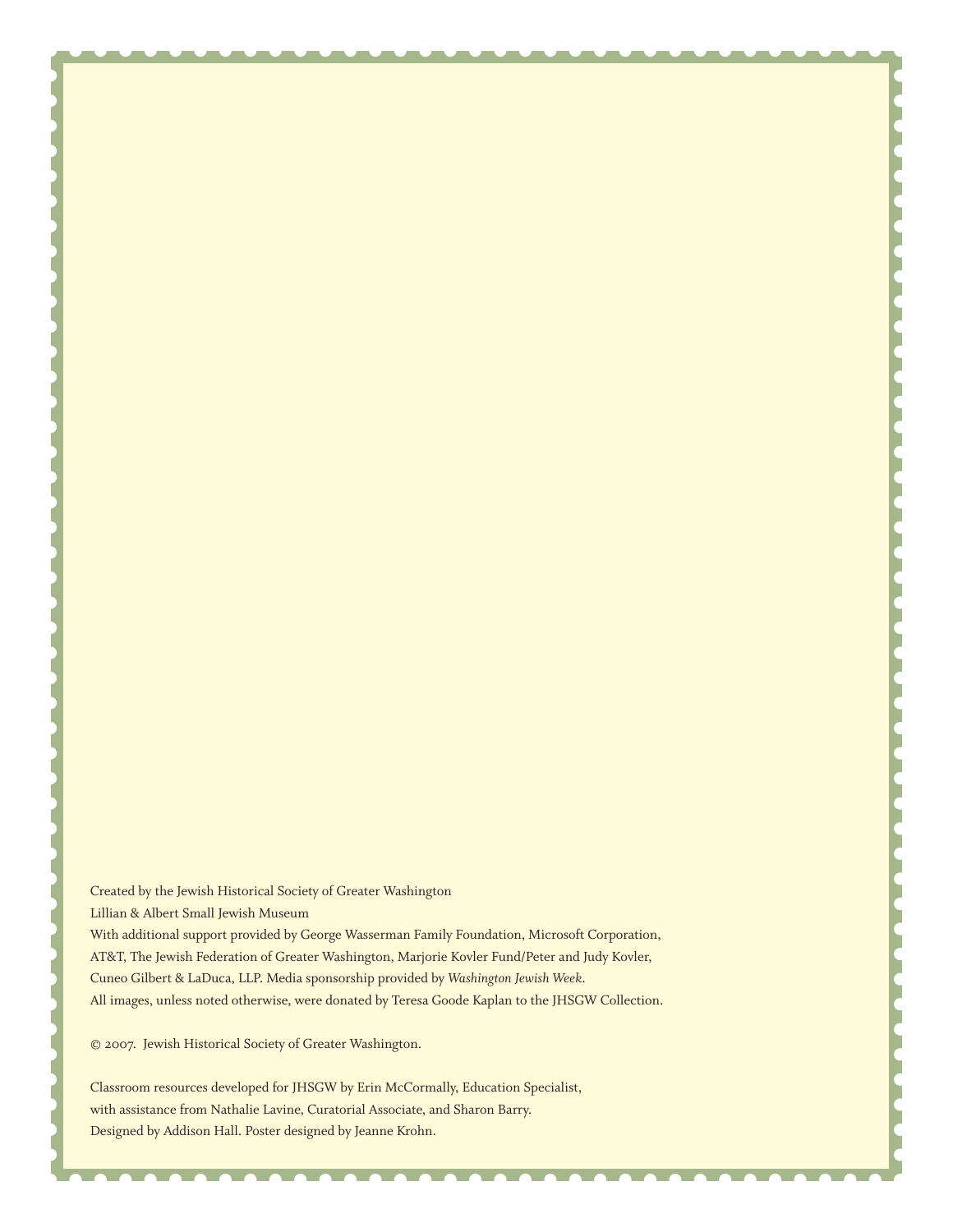

#### Dear Friends:

Enclosed are educational resources to help incorporate Jewish American Heritage Month into your curriculum. We've created these teacher and student resources (appropriate for  $7th$ -12th graders) to accompany our poster on Chaplain Alexander D. Goode and the Four Chaplains.

This year's feature on Chaplain Goode launches the Jewish Historical Society of Greater Washington's poster series, *Local Stories*. Each May, we will release teaching posters and resources to heighten awareness of Jewish American history, culture, and heritage. Next year's poster will celebrate the 60th anniversary of the United State's recognition of the State of Israel in 1948. I hope you will find these resources useful for years to come.

Enclosed is information on the Four Chaplains, Chaplain Goode, and Jewish American Heritage Month. Also included are discussion questions to use with your class, a two-page activity analyzing a commemorative stamp, and a list of additional resources.

More information on our educational programs, walking tours, and field trips can be found on our website, www.jhsgw.org.

Please let me know if I can be of any assistance, or if you would like additional copies of the poster and resources. I can be reached by phone at  $(202)$  789-0900 or by email at info@jhsgw.org.

Erin McCormally EDUCATION SPECIALIST

#### **Business Office & Archives:**

600 | Street, NW Washington, DC 20001 Phone: (202) 789-0900 Fox: (202) 789-0485 E-mail: info@jhsgw.org www.jhsgw.org

1876 Historic Synagogue Site:

A project of Save America's Treasure 701 Third Street, N.W. (corner of 3rd & G)

Laura Cohen Apelbaum, Executive Director Wendy Turman, Archivist/Curator Claire Uziel, Assistant Archivist Stephanie Silverstein, Director of Outreach Dione Goldman, Program Coordinator Nathalie Lavine, Curatorial Associate Erin McCormally, Education Specialist Joel Wind, Director of Administration

#### Officers

Aaron Goldman, Honorary President Of Blessed Memory Peggy Pearlstein, President Stuart Zuckerman, First Vice President Ann Belkov, Second Vice President Richard Neugass, Treasur Diane Wattenberg, Assistant Treasurer Margery Elsberg, Secretary Bill Rice, Assistant Secretary

**Board of Directors Past Presidents** Jane Abraham Leonard Abel Donna Bassin **Richard Alper** Steve Blacher Henry Brycwski David I., Burka Sam Brylawski Melissa Cahen Samuel Flax Langre England Frank B. Gilbert Arlene Epstein Bernard S. Glass Franklin Foer James Goldberg Maryann Friedman Paula Goldman **Tracey Gallagher** Michrael Galdstein Marcia Goldbarg Jonathan Grossman Jonice Goldblum William B. Wolf, Jr. Morgot Heckman Donald Welpe Linda Herman

Joseph Herson

Catherine Joyce

#### Chair of Honorary Directors Albert H. Small

Marty Kalin Arry Kaslow Saily Kline Kenneth Luchs Brenda Pascal Barbara Rein Clara Schiffer Ellen Sue Shapiro Todd Sherbocow Rabbi Matthew Si James Small Tina B. Small Mendelle Tourow Jock Kay Daniel Ma Woodley Gwen Zuores Society of Fellows Lillian Small

**Honorary Directors** Carolyn Alper<br>Flora Atlén Stuart Bindeman Florence Brody Ryna Cohen Sheldon Cohen 5. Robert Cohen Nancy Colodny Lois England Julian Feldman Sholom Shefferman Rabbi Stanley Rabinowitz Hubert Schlosberg **Hadassan Thursz** Stephen Joel Trochtenberg

© JHS GW · JEWISH AMERICAN HERITAGE MONTH AND THE RELEASED OF THE RELEASED OF THE RELEASED OF THE RELEASED OF T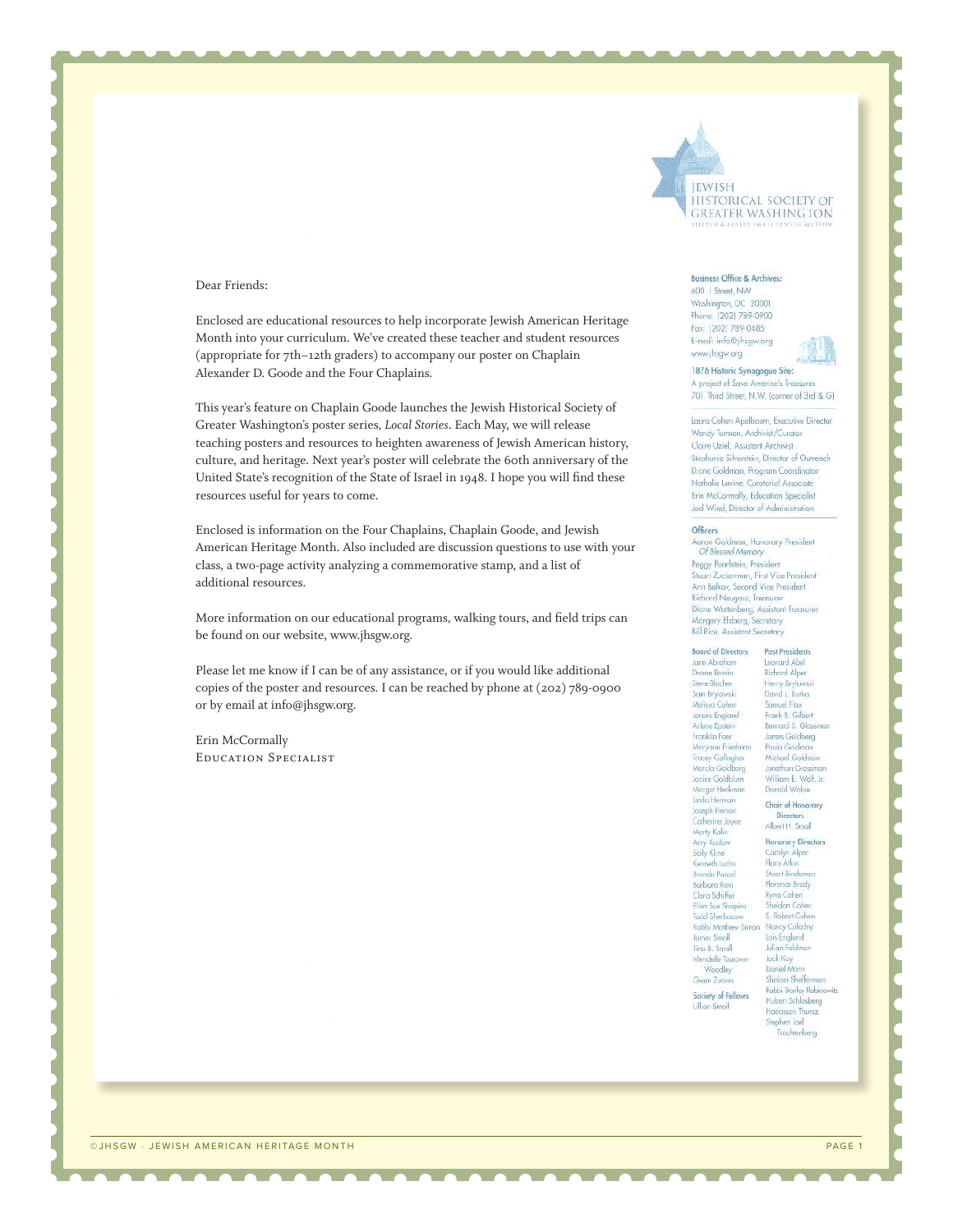# The Four Chaplains and the *Dorchester*

January 23, 1943: Four Army chaplains boarded the U.S. Army Transport ship *Dorchester*—an overcrowded, 18-year-old ship carrying more than 900 soldiers and civilian workers to a new command base in southwestern Greenland. The four chaplains were Chaplain Alexander Goode (a Jewish rabbi), Chaplain George Fox (a Methodist minister), Chaplain Clark Poling (a Dutch Reformed minister), and Chaplain John P. Washington (a Roman Catholic priest, also called Father).

While onboard the *Dorchester*, the four chaplains became friends—united by their military service, dedicated to their fellow soldiers and their respective faiths. They shared similar motivations for enlisting in the army. Three of the four chaplains enlisted after the Japanese attack at Pearl Harbor. The fourth, Chaplain Fox, was a military hero in World War I. After Chaplain Goode graduated from Army Chaplain School, he was assigned to an American Army base but asked to be shipped overseas with troops in combat. Washington also requested to be stationed overseas in a combat area.

At a time when more Americans focused on what separated them than on what united them, the four chaplains embraced interfaith relationships and worked together to boost morale among the troops through humor, song, and prayer. Each chaplain opened his religious services to men of all faiths on the *Dorchester*. Some soldiers attended all four services each week.

On February 3, 1943, just miles off the Greenland coast, a German U-boat torpedoed the ship. In the ensuing pandemonium, the four chaplains calmly directed their fellow soldiers to lifeboats. When dozens of men were left without life jackets, the four chaplains gave up theirs and joined arms at the ship's railing—praying and singing hymns to men on lifeboats and in the water.

The ship sank 27 minutes later, taking the chaplains with it. All four drowned and were posthumously awarded the Distinguished Service Cross and the Purple Heart. A three-cent stamp issued in 1948 memorialized the chaplains. In 1961, a new medal—the Chaplain's Medal for Heroism—was specially created for Goode and the other chaplains and awarded to surviving family members. The chaplains are also commemorated in a stained-glass window at the National Cathedral and at the chapel in the Pentagon. An interfaith chapel at Valley Forge is dedicated to them.



**Special Medal for Heroism presented posthumously to the Four Chaplains. Image courtesy of TheHistoryPlace.com**



**A three-cent stamp issued in 1948 memorialized the chaplains.**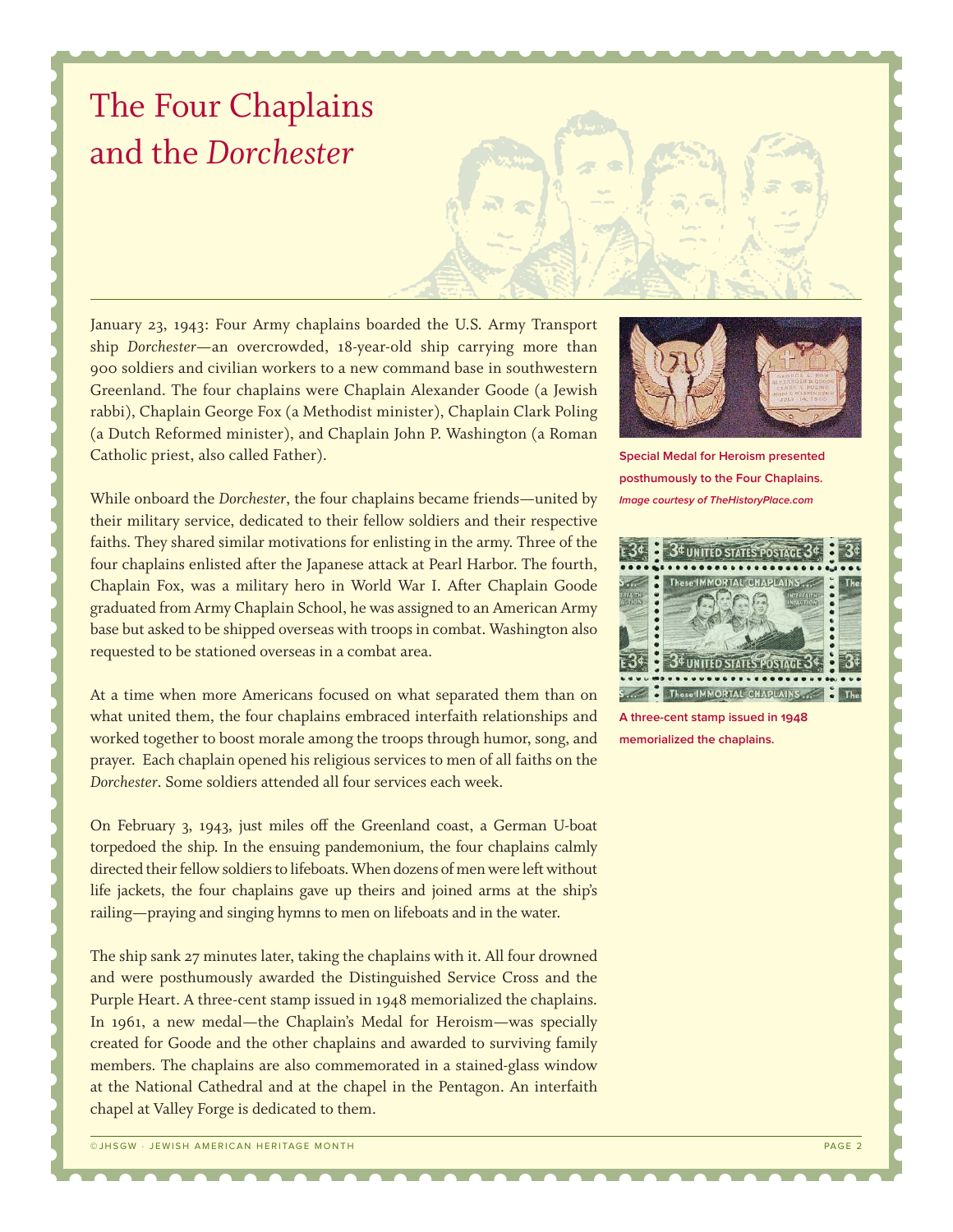## Chaplain Alexander D. Goode *Chaplain Alexander Goode* (*1911–1943*) *Gave His Life for the Highest Duty*

Chaplain Alexander Goode was born in Brooklyn in 1911 and grew up in Washington, D.C., where he graduated from Eastern High School. Rabbi Goode served Washington Hebrew Congregation during the summers while studying for his rabbinic ordination at Hebrew Union College. Following in the footsteps of his father, Rabbi Hyman Goodekowitz, Goode was ordained in 1937. He served first at a synagogue in York, Pennsylvania, and soon became known in the Reform Jewish community for his writings on important issues of the times. As early as 1933, Rabbi Goode was concerned about Hitler's rise to power and the impending consequences for German Jews.

In 1941, Goode tried to join the Navy and become a chaplain but was told he was not needed. He was accepted by the Army after the attack on Pearl Harbor and completed Army Chaplains School. He was assigned to an airbase in North Carolina but soon transferred to a combat area at his request.

On January 23, 1943, at age 32, Chaplain Goode boarded the Army Transport ship *Dorchester*—an overcrowded 18-year-old ship carrying more than 900 soldiers and civilian workers to a new command base in southwestern Greenland. On February 3, 1943, just miles off the Greenland coast, a German U-boat torpedoed the ship. In the ensuing pandemonium Chaplain Goode, Chaplain George Fox (a Methodist minister), Chaplain Clark Poling (a Dutch Reformed minister), and Chaplain John P. Washington (a Roman Catholic priest, also called Father) calmly directed their fellow soldiers to lifeboats. When dozens of men were left without life jackets, Chaplain Goode and the other chaplains gave up theirs, and the four joined arms at the ship's railing praying and singing hymns to men on lifeboats and in the water.

The ship sank 27 minutes later, taking the chaplains with it. All four drowned and were posthumously awarded the Distinguished Service Cross and the Purple Heart. A three-cent stamp issued in 1948 memorialized the chaplains. In 1961, a new medal—the Chaplain's Medal for Heroism—was specially created for Goode and the other chaplains and awarded to surviving family members. The chaplains are also commemorated in a stained-glass window at the National Cathedral and at the chapel in the Pentagon. An interfaith chapel at Valley Forge is dedicated to them.



**Rabbi Alexander Goode.**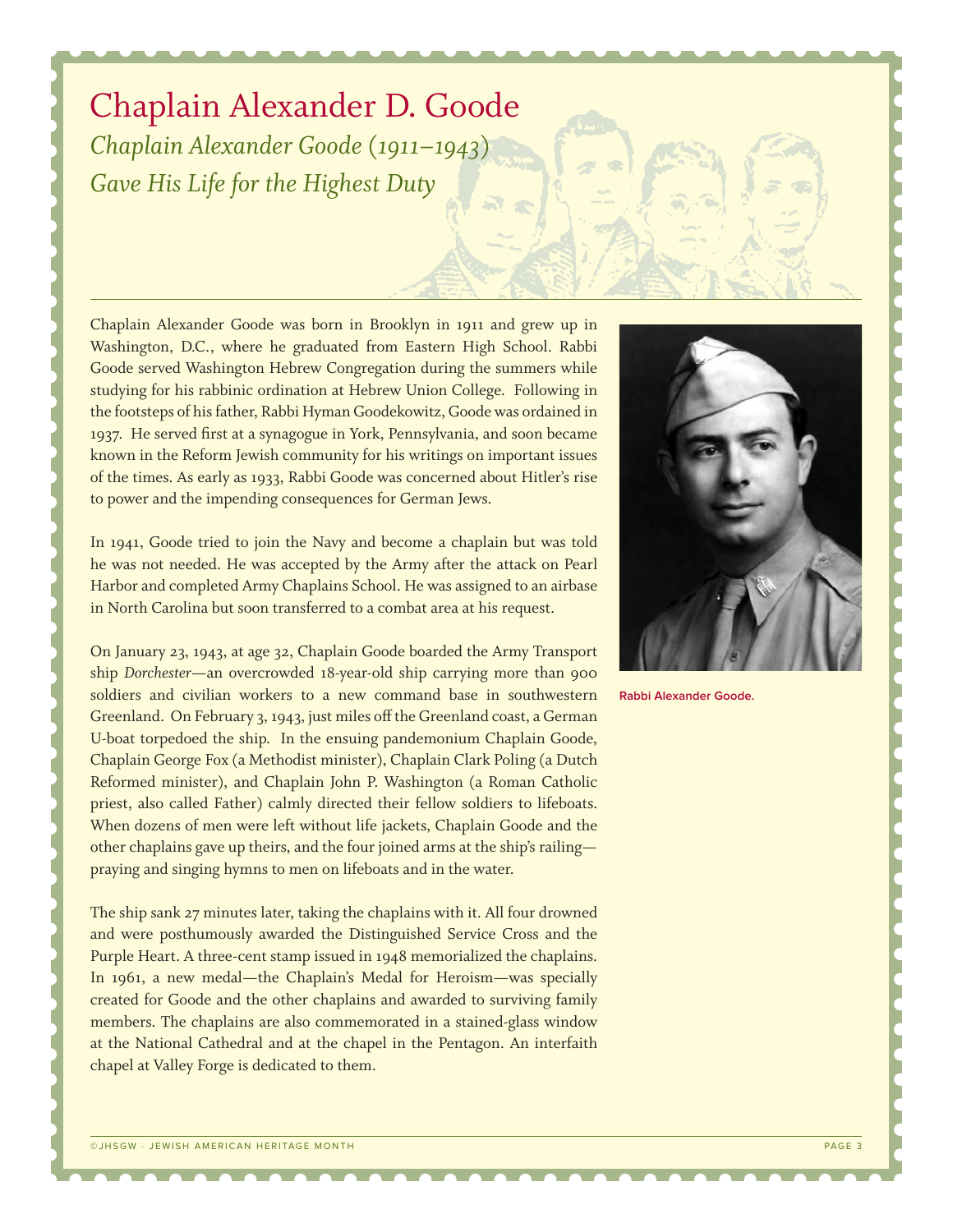## Jewish American Heritage Month

President George W. Bush has proclaimed May to be Jewish American Heritage Month (JAHM). As President Bush stated: "The Jewish people have enriched our culture and contributed to a more compassionate and hopeful America."

U.S. Representative Debbie Wasserman Schultz (FL) sees this month as an opportunity for educators to heighten awareness of American Jewish history, culture, and heritage. Many Americans have a limited understanding of the Jewish people and their cultural and historical roles in our nation's development.

JAHM programs will help expand cultural understanding and help combat stereotypes and anti-Semitism, which are on the rise in our country. According to FBI Hate Crime Statistics from the past five years, the majority of religiously motivated hate crimes in America are anti-Jewish. Since

2002, religiously motivated hate crimes against Jews have been almost six times greater than those against any other religious group.

President Bush stated that "Jewish American Heritage Month is also an opportunity to remember and thank the many Jewish Americans who defend our ideals as members of the United States Armed Forces. These courageous men and women risk their lives to protect their fellow citizens and to advance the cause of freedom. By helping bring the promise of liberty to millions around the world, they lay the foundation of peace for generations to come." With this in mind, the Jewish Historical Society of Greater Washington selected the story of Chaplain Alexander Goode to launch our annual poster series (with accompanying teacher resources): *Local Stories*.

The full text of the President's proclamation is available at the Jewish American Heritage Month website:  *www.jewishheritage.us*.

**Below: Official proclamation of Jewish American Heritage Month.**

THE WHITE HOUSE **WASHING** 

#### JEWISH AMERICAN HERITAGE MONTH

By the President of the United States of America A Proclamation

When the first Jewish settlers came to this land, they sought a place of promise where they could practice their faith in freedom and live in liberty. During Jewish American Heritage Morth, we ericlebrate the rich history

the great contributions they have mode to our country.<br>
As a national control and stronger because Jewish prople<br>
As a nation of irreducement be United States is better and strenger because Jewish prople<br>
from all over th

Jewish American Heritage Month is also an opportunity to remember and thank the nany Jewish Americans who defend our ideals as members of the United States Armed Forces. These courageous men and women risk their lives to protect their fellow citizen and to advance the cause of freedom. By helping to bring the promise of liberty to millions around the world, they lay the foundation of peace for generations to come.

NOW. THEREFORE, J. GEORGE W. BUSH, President of the United States of America, by NOW, FIEDLE DESIGNERS IN 1992 OF SURFACE IN THE CONDITION OF THE SURFACE OF THE SURFACE OF THE SURFACE OF THE SURFACE OF THE SURFACE OF THE SURFACE OF THE SURFACE OF THE SURFACE OF THE SURFACE OF THE SURFACE OF THE SURFACE

IN WITNESS WHEREOF, I have bereunto set my hand this twentieth day of April, in the gy with cases whenevect, it assessmess of the Independence of the United States of<br>America the two hundred and thirtieth.

Baze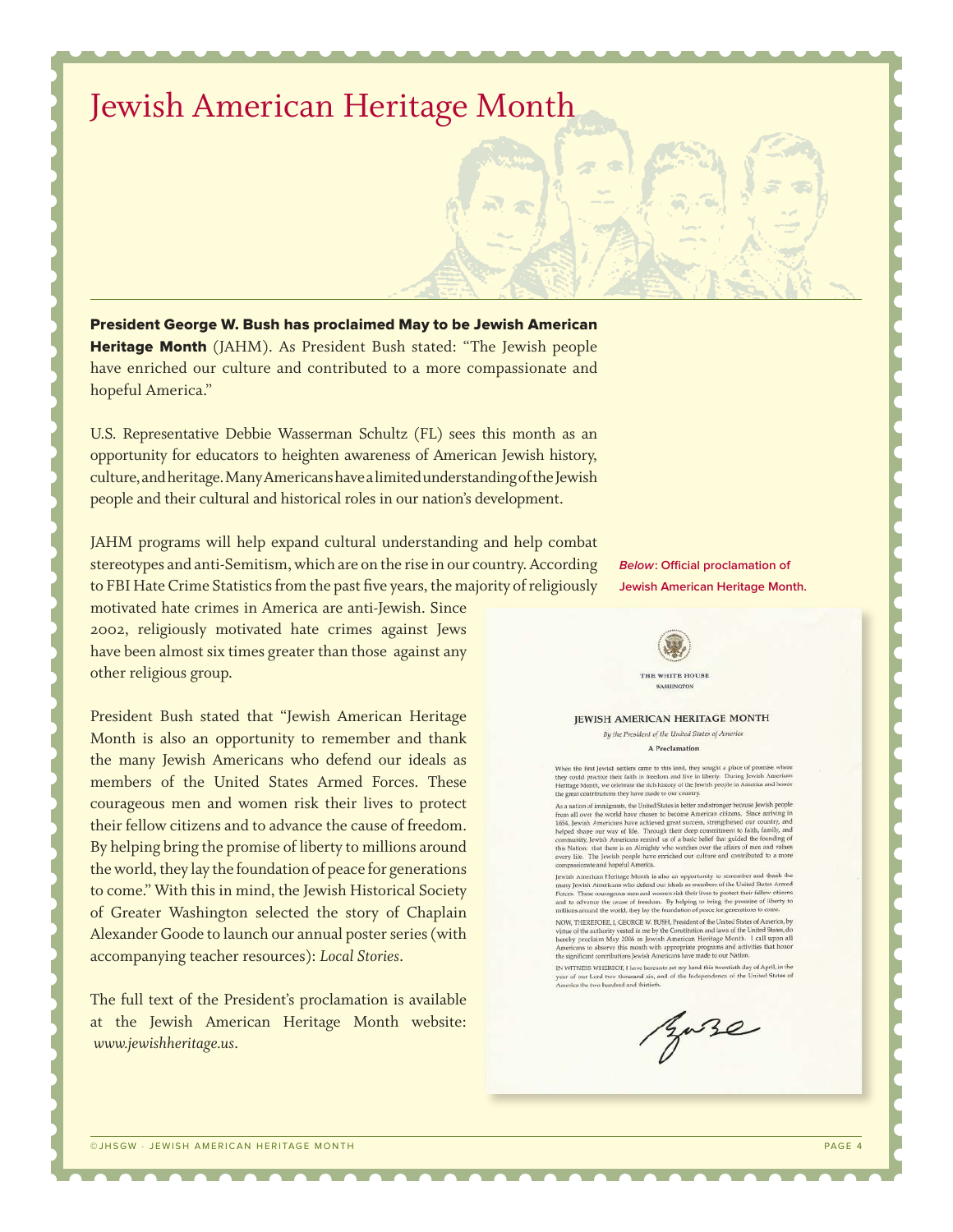## Background on Chaplains

Chaplains are members of the clergy (i.e., formal religious leaders) who are not affiliated with a particular congregation, church, synagogue, or mosque. They often serve military units and private chapels like those in hospitals, ships, colleges, and boarding schools.

In the American military, chaplains provide spiritual support and guidance for troops. They also conduct religious services for troops overseas and on military bases. Chaplains are identified by religious symbols on their uniforms: Christian chaplains wear a cross; Jewish chaplains wear tablets of the 10 Commandments with a Star of David on top; and Muslim chaplains wear a crescent.

Before the Civil War, the law stated that chaplains had to be Christian. During the Civil War, the Jewish community protested this injustice. In 1862, after hearing from members of the Jewish community, President Abraham Lincoln asked Congress to pass a new law opening the chaplaincy to other religions. Since World War I, rabbis have been recruited and trained for military service. Many served in combat areas during World War II-conducting Shabbat services, leading Passover seders, and officiating at other Jewish holidays.

Today, Jewish chaplains serve in many places around the world, including in Iraq. In the Washington, D.C. area, Jewish chaplains serve at Bolling Air Force Base, Fort Meyer Military Community, Bethesda Naval Hospital, and Walter Reed Army Medical Center, among other locations.



**A Jewish chaplain leads religious services for soldiers during World War II. JHSGW Collection. Gift of Rabbi Tzvi and Esther Porath.**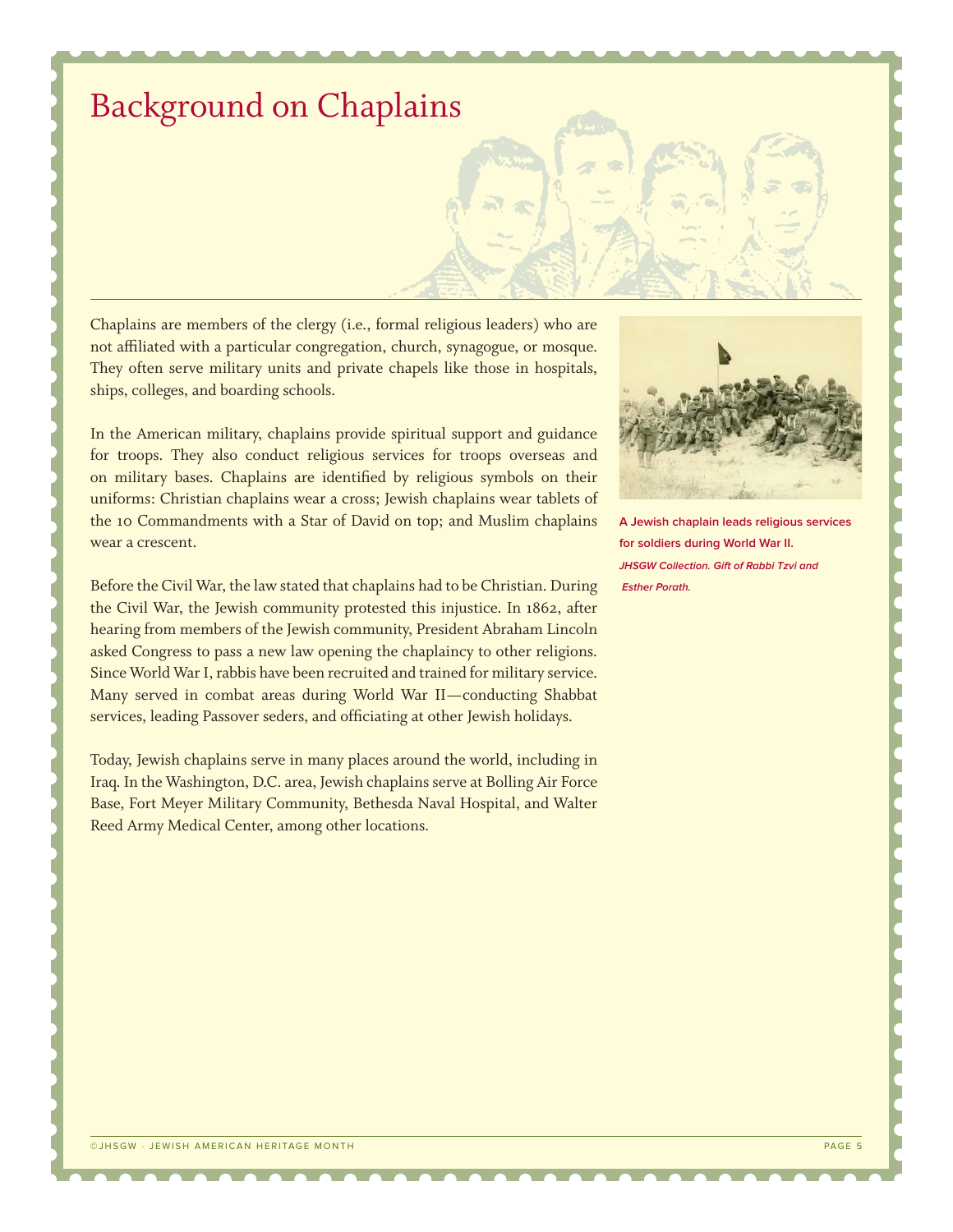### Discussion Questions

*Use these discussion questions with your class after sharing Rabbi Alexander Goode's story.*

1. The four chaplains became known as "the immortal chaplains," and their sacrifice is universally regarded as heroic. What makes them immortal?

2. What is your definition of a hero?

*Webster's New Collegiate Dictionary* (2nd edition) defines *hero* as:

- A person of distinguished valor or fortitude. •
- A central personage taking an admirable part in any remarkable action or event; hence, a person regarded as a model.

How do those definitions relate to the four chaplains?

What is the difference between a hero and a celebrity?

Can you think of modern-day heroes who demonstrate the qualities listed above?

Do you know anyone personally who qualifies as a hero? What makes him or her a hero?

*Some recent heroes in the news include Liviu Lebrescu, a Holocaust survivor and aeronautical engineering professor, who was killed during the Virginia Tech shootings on April 16, 2007. Lebrescu blocked the doorway with his body, allowing his students to flee. Marine Cpl. Jason Dunham, died in Iraq in 2005 when he used his Kevlar helmet to absorb the impact of a live hand grenade, thus saving the lives of three fellow marines.*

3. In 1943, it was unusual for men of three different faiths—Catholic, Jewish, and Protestant—to become friends. In a time where Americans focused more on what separated them than on what they had in common, the four chaplains became friends by focusing on their shared experiences and religious devotion.

Are Americans different now than they were in  $1943$ ? Do we still tend to focus on our differences? Or do we have a better appreciation for our similarities? Consider both general relationships and interfaith relations. Provide some specific examples from your own experience.

**4.** In addition to their friendship, the four chaplains shared a knowledge of all faiths and compassion for all the soldiers on board the *Dorchester*. They ate dinner together and even organized a variety show to help raise morale on the ship. Think about how unusual this was in 1943. How do you think that openness affected men on board the *Dorchester*?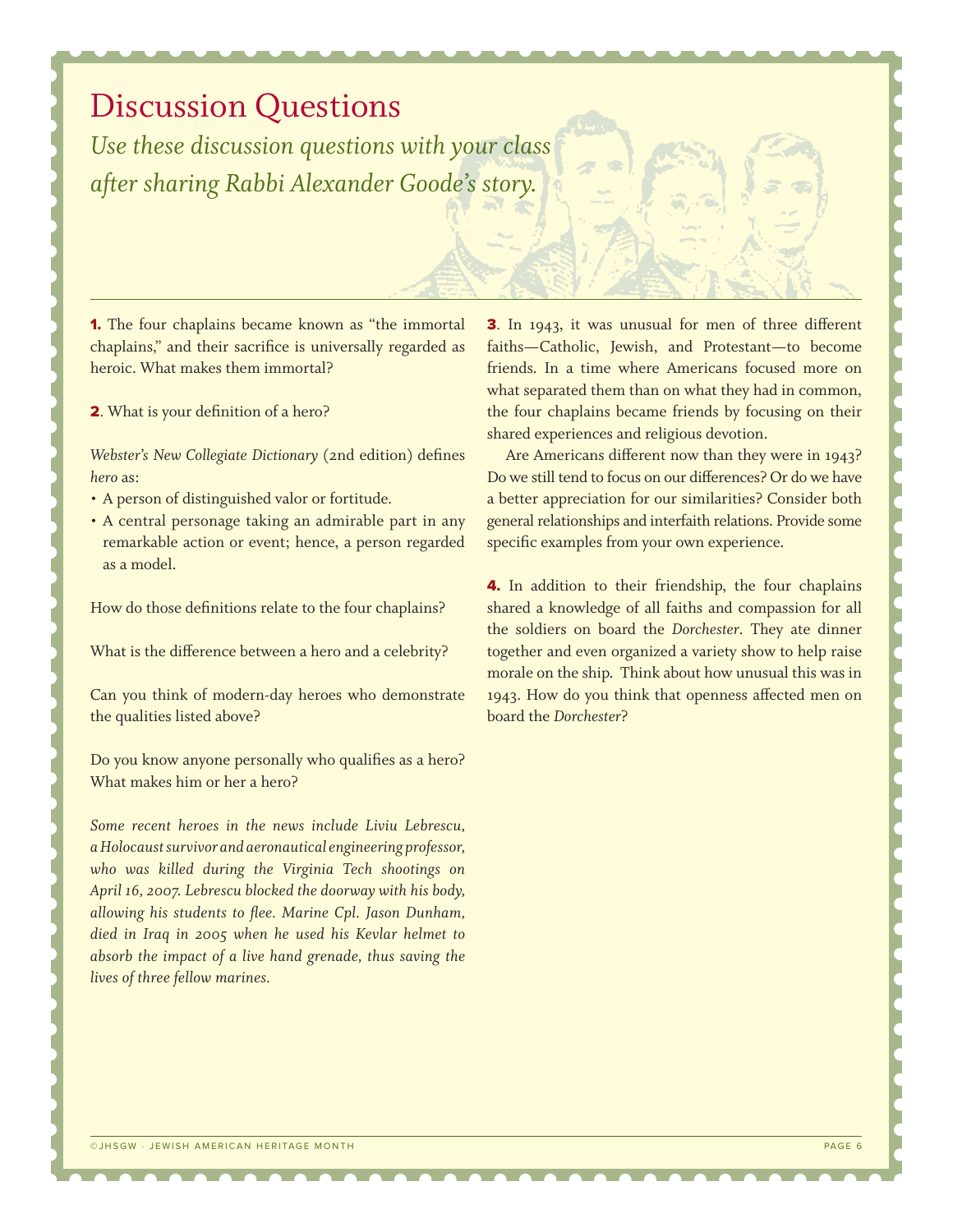## Your Thoughts *Use this space to record your thoughts about the discussion questions.*

e. v. V. V.

e i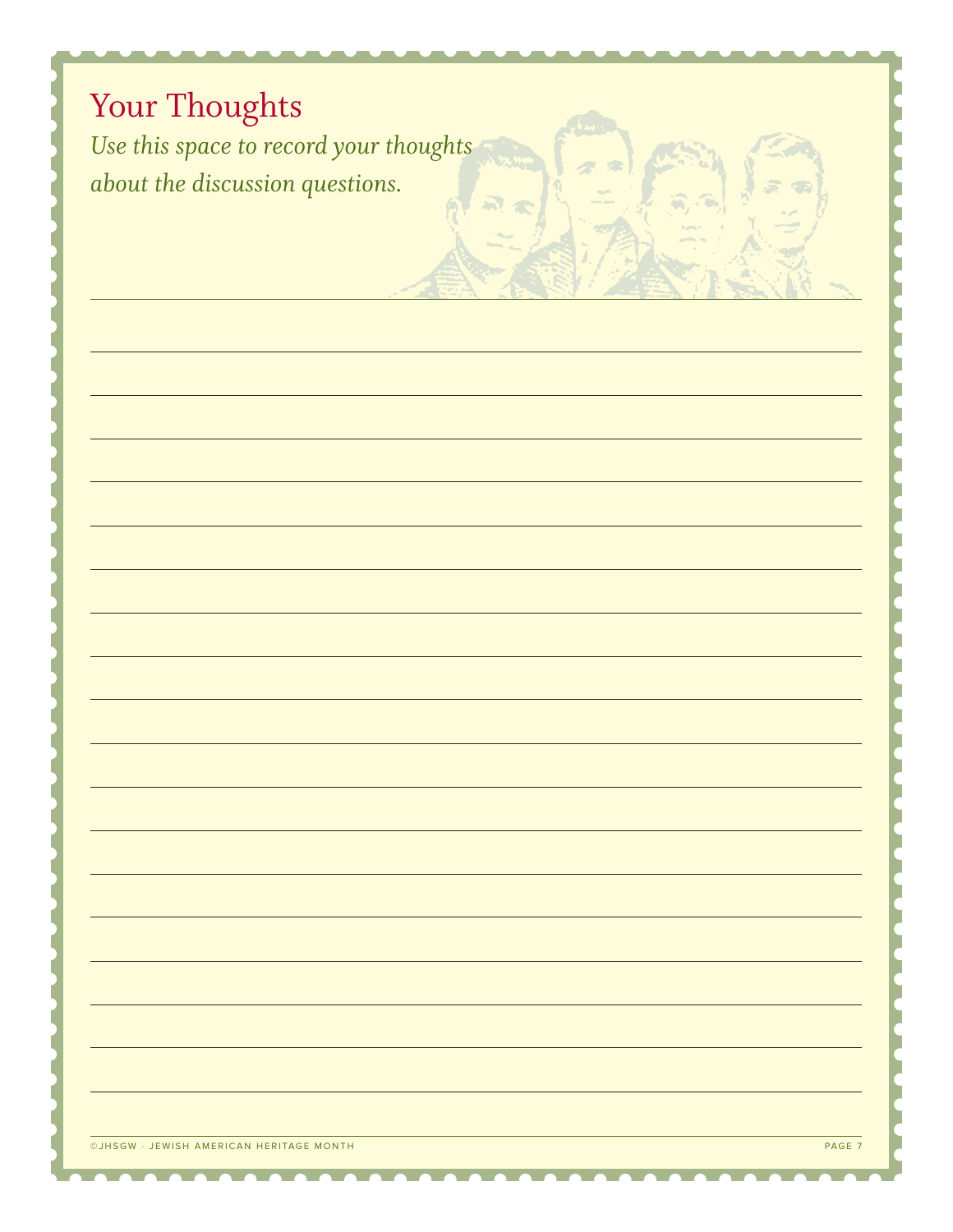

In the top left corner of the First Day of Issue envelope are two symbols. What are they? What does each represent?

Below the image of the book with portraits of the four chaplains is a banner that says "**Unity in Brotherhood: Three Faiths, One God.**" What makes the four chaplains a brotherhood? How are they united despite their differing faiths?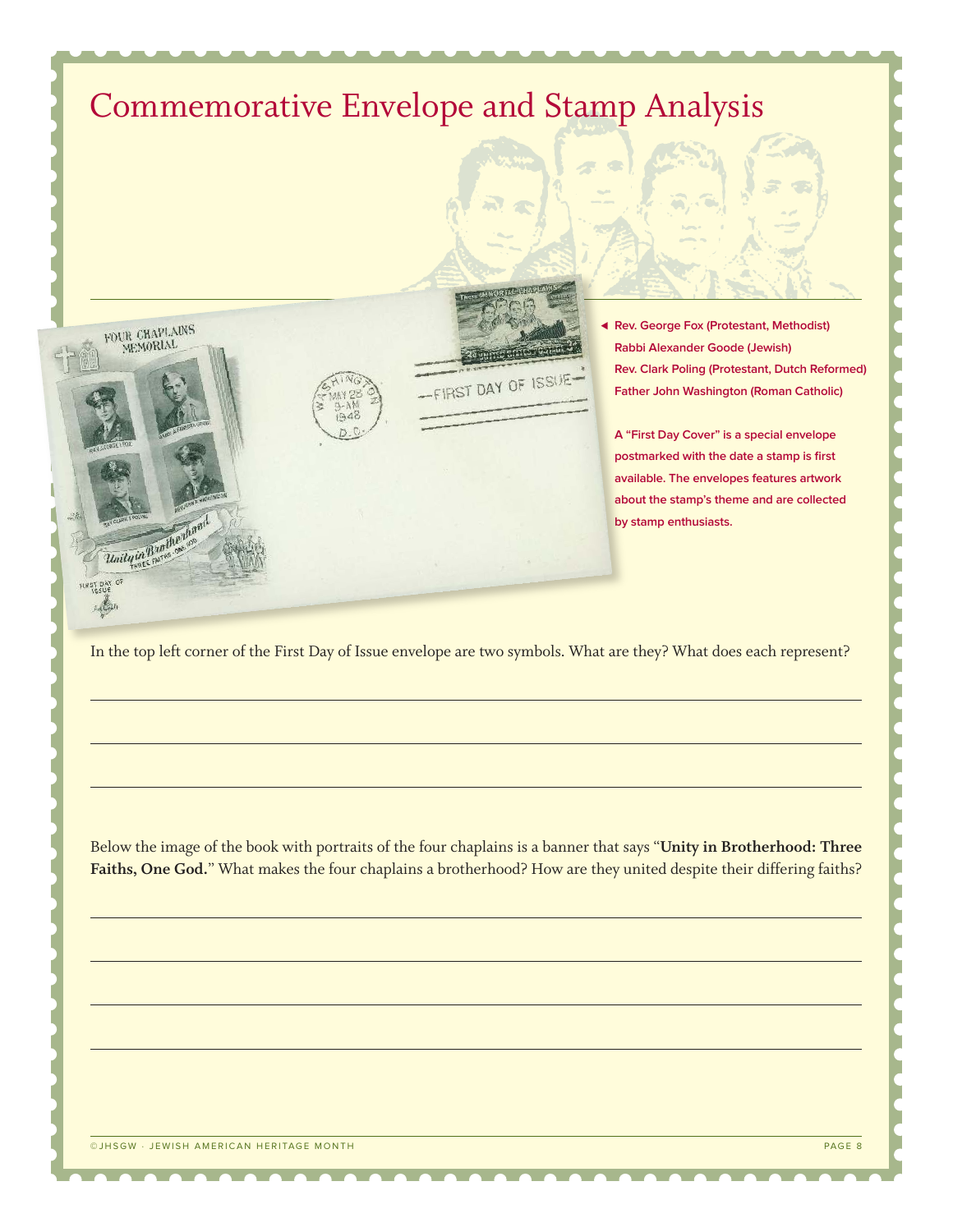The commemorative stamp in the right-hand corner was issued in 1948 to celebrate the heroism of the four chaplains. Is this an effective way to honor heroes? What are some other ways that we remember heroes?

What does the stamp say? What do the two main phrases mean to you?



What does the stamp show? Describe what's happening in the image and what each detail means to you.